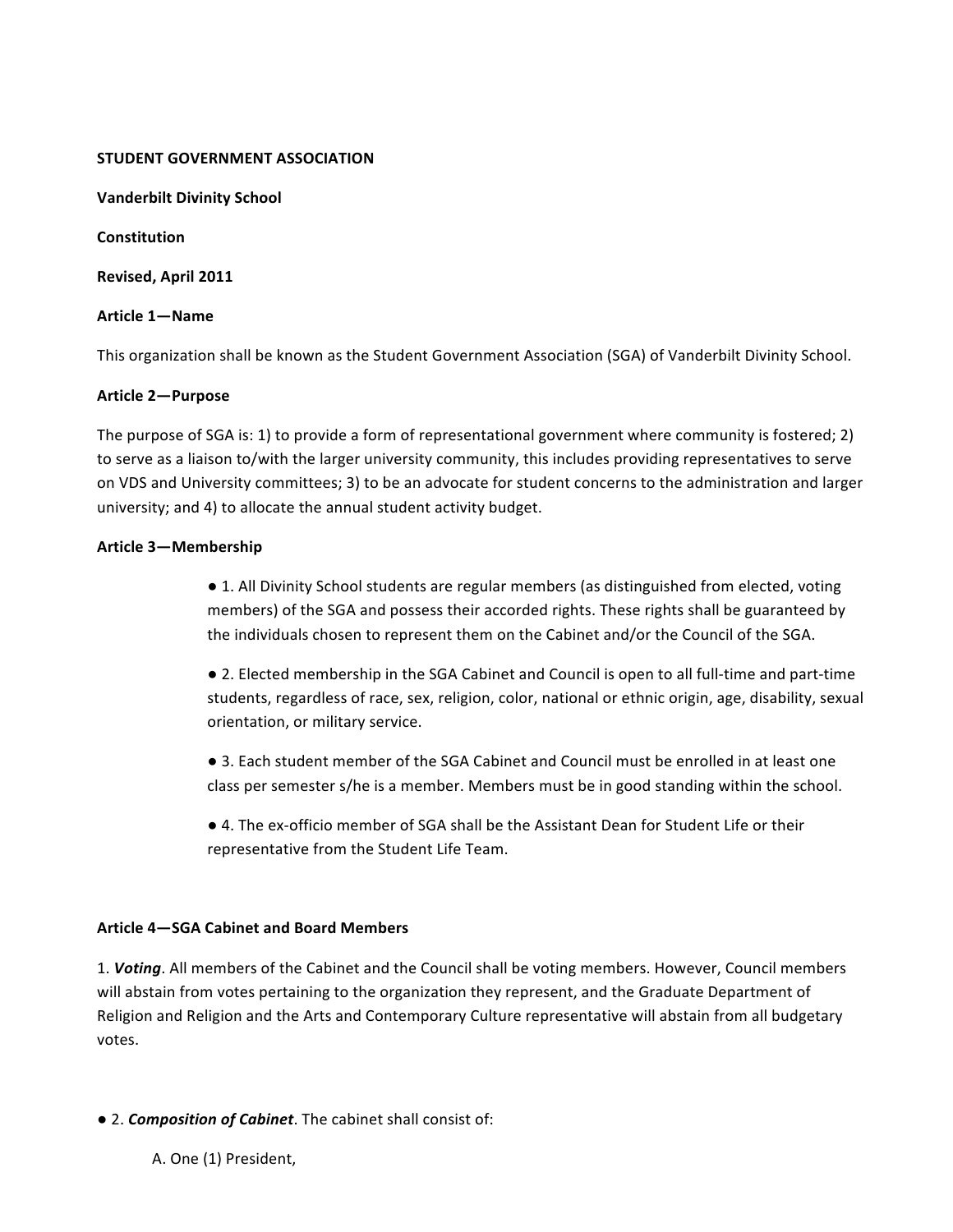- B. One (1) Vice President,
- C. One (1) Secretary,
- D. One (1) Treasurer,
- E. Two (2) Community Co-Chairs
- F. Two (2) First-Year Representatives
- E. Second Career Student Representative

### ● 3. *Definitions of Cabinet Positions*.

A. President. The President shall (1) Assemble the agenda for and chair SGA Council and Cabinet meets; (2) Serve as contact person between SGA, the administration, and student groups (including monthly meetings with the Dean(s)); (3) Serve on one of the VDS committees where appropriate; (4) Ensure that Divinity School representation on VDS and University committees occurs; and (5) Appoint ad-hoc committees as needed to address specific issues. Stipend will be paid for this position equally the total amount of a parking permit for one academic year.

B. Vice President. The Vice President shall (1) Coordinate and oversee election process to ensure efficiency and fairness; (2) Assemble agenda for and chair SGA Council and Cabinet meetings in the event the President cannot be present; (3) Work with students and administration throughout the process of creating new student organizations (including monthly meetings with the Dean(s)); and (4) Serve on one of the VDS committees where appropriate. Stipend will be paid for this position equally the total amount of a parking permit for one academic year.

C. Secretary. The Secretary shall (1) Take minutes of Student Government Meetings; (2) Post minutes and distribute copies to SGA Cabinet and Council members; (3) Publicize SGA meetings and communicate to the Divinity School community the issues and events of the SGA meetings; (4) Maintain archives which include, but is not limited to, these bylaws, SGA Cabinet meetings minutes, records of events, etc; (5) Serve on one of the VDS committees where appropriate; and (6) Partner with the Keeper of the House to maintain the Common Room (including events white board) and coordinate organizations' use of refrigerator space.

D. Treasurer. The Treasurer shall (1) Facilitate adoption of budget for student groups for each academic year; (2) Approve all reimbursement or advance check requests from student groups or SGA members; (3) Maintain records of SGA budget and student group budget requests; (4) Create and maintain relationship with Divinity Financial Director, including meeting with them monthly; (5) Submit semesterly (as many times as requested or deemed by Treasurer) expenditure reports to student groups and SGA; and (6) Serve on one of the VDS committees where appropriate.

E. **Community Co-Chairs**. These two students will work in partnership. The Co-Community Chairs shall (1) Intentionally foster community on behalf of SGA through the coordination of SGA sponsored events including but not limited to a Convocation picnic, community meals, and Gala; and (2) Collaborate with - and encourage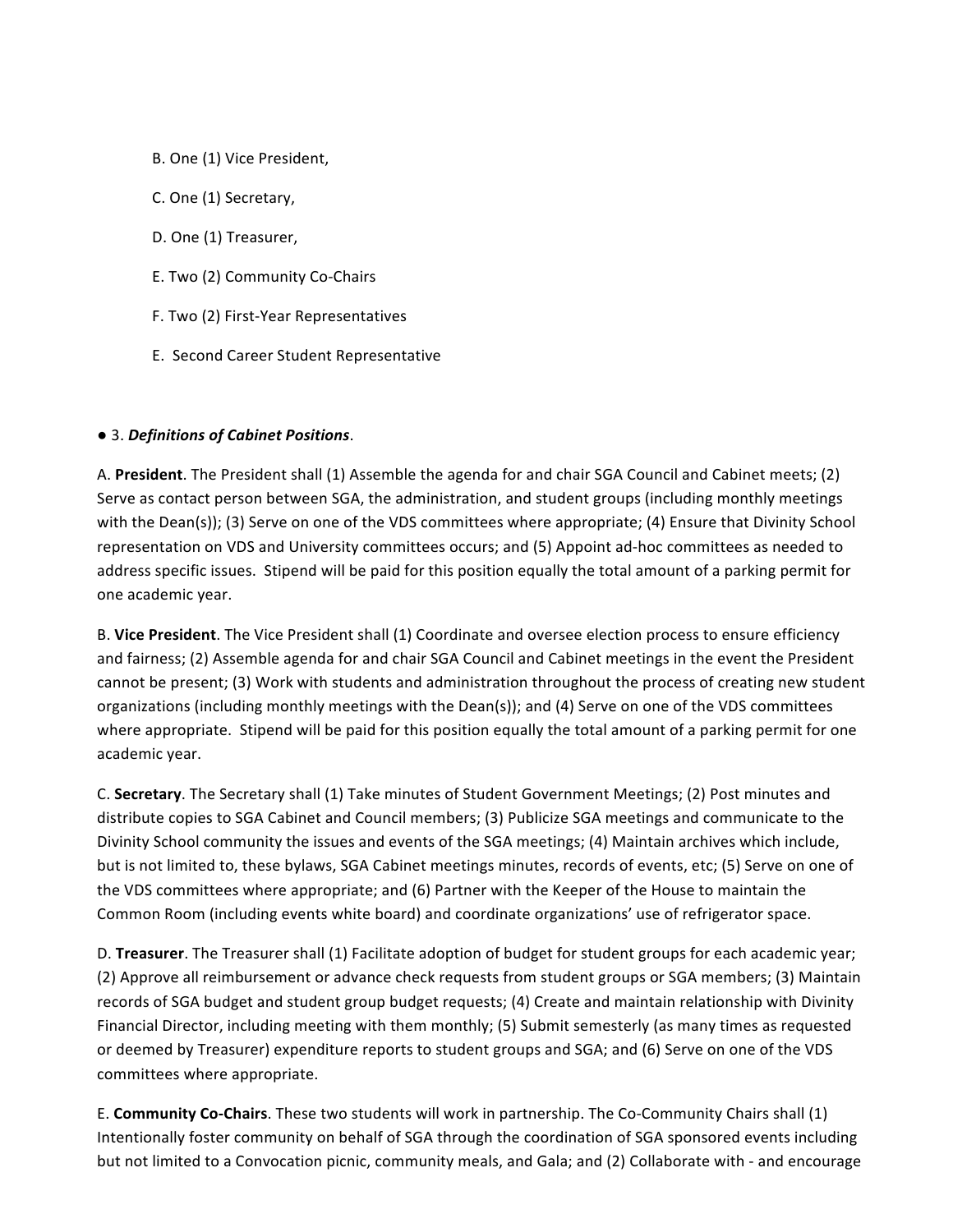F. First-Year Representatives. First-Year Representatives must be members of the first year class (whether by transfer or enrollment). Their purpose is to foster community and to give voice to first-year's concerns within the SGA. Towards these goals First-Year Representatives shall (1) Plan, budget and carry-out two events (one per semester) designed to foster community among first-year students; (2) Bring concerns heard among firstyear students to the attention of SGA for action as appropriate; and (3) Serve on SGA and University committees where appropriate.

E. **Second Career Student Representative** shall serve as the liaison to the administration and SGA for second career students. Meet with admissions and other administrators as requested to assist in recruitment and retention of second career students. Attend SGA and special committee meetings as well as plan events and activities for second career students. Note: This is a newly created cabinet position.

 $\bullet$  4. **Composition of Council**. The council shall consist of:

A. One (1) Student Organization Representatives for each recognized Student Organization

B. One (1) GDR student representative

C. One (1) Representative from Religion & the Arts in Contemporary Culture (RACC), and

D. One (1) Ex-officio representative, either the Assistant Dean for Student Life or a member of the Student Life Team

# ● 5. *Definitions of Board P***ositions**.

A. **Student Group Representative**. All recognized student organizations shall select from within their group one (1) person to be a representative to SGA. Though some students may be involved in multiple organizations, for SGA purposes they may represent only one organization at Council meetings.

B. **GDR Student Representative**. The GDR student association should select the GDR student representative. The GDR student representative shall communicate any concerns of GDR students.

C. Religion Arts and Contemporary Culture (RACC) Representative. The RACC representative shall be chosen by those providing leadership to the RACC program to assist in coordinating their activities with other events happening in student life.

• 6. Length of Term of Office. All the positions listed in Article 4 – 2 shall have a term of office of one year (generally May-May).

● 7. **VDS Committees**. The VDS committees referred to in Article 4 – 3 are the School Committees on Personnel and Policy, Community Affairs, Faculty, and Academic Affairs. The President, Vice President, Treasurer, and Secretary shall decide among themselves who serves on which committee, where appropriate, in consultation with the administration.

● 8. **Senior Recognition Worship Service.** In consultation with the Worship Committee the SGA Cabinet shall plan this service as a part of community worship near the end of each Spring Semester.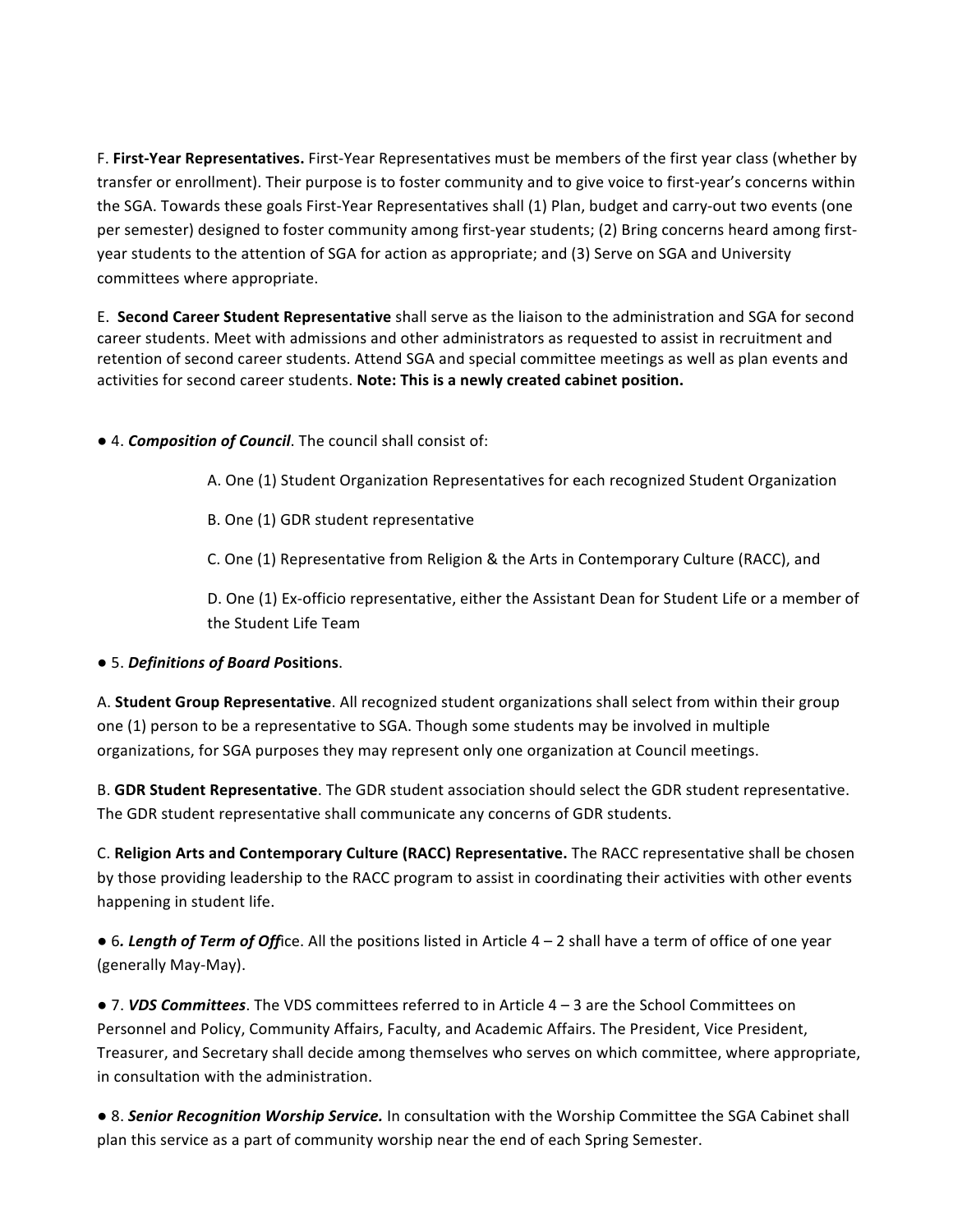• 1. *Annual Registration*. Each organization must annually register with the University before they are eligible to receive or use SGA funds or hold any events. This process involves the steps set out by the University's Dean of Students Office and includes at minimum the submission of an organization's constitution and the signature of the faculty advisor.

• 2. *Creating a New Organization.* New Organizations should first notify the SGA Cabinet of their intention to form in writing. The document will include the name of the organization, mission and purpose, programmatic scope, and proposed persons in leadership. The SGA will invite the leadership to attend an SGA Council meeting to present their proposal for consideration, which will then be voted on by the council. If approved, the organization will be given probationary status for one year. A constitution must then be drafted and faculty advisor secured so that the organization can register (Article 5-1 above) with the University. As a part of the next budget-cycle new organizations are encouraged to submit a budget to SGA for funding that is subject to the restrictions found in Article 8-8(D). After two semesters of 'probationary' status the SGA Council will vote to fully approve a new organization and lift the limitation on funding outlined in Article 8-8(D).

● 3. **Constitution.** Each organization must have a constitution for registration purposes that governs the work and structure of their organization. While some latitude is necessary, it is suggested that each constitution contain sections on: Name, Mission/Purpose, Membership, Leadership/Officers (including the election process), and Finances. Organizations are encouraged to update their constitutions at least every three (3) years to reflect the changing nature of their work.

● 4. *Elections*. Each organization shall hold annual elections using the process outlined in their constitution. For organizations whose membership is considered to be the entire VDS student body, the student body must be offered the opportunity to vote in an organization's elections. This can happen in two ways: 1) By announcing that elections are happening in a particular organization at a specific meeting which the community is invited to attend or 2) By placing a slate of candidates for various offices on the ballot in the spring SGA election.

• 5. *Accountability*. Organizations that receive SGA funding and act in affiliation with VDS are accountable to the Vanderbilt University Student Handbook and polices specific to the Divinity School, in addition to the SGA. Please consult these resources for further details; some areas of note are outlined below.

> A. Registration for Events. All organization events should be registered with the Assistant Dean for Student Life or their representative on the Student Life Team. This office will outline the process for this. Events taking place off-campus MUST be registered with the Dean at least one week in advance for the University to assume any liability related to an event.

B. **Alcohol Policy.** The University has a thorough alcohol policy in place that requires all organizations that wish to have alcohol at events have members of their organization trained in how to do this safely. The University Dean of Student's Office maintains a list of students who have completed alcohol training and conducts the training program. A form MUST be filed with the Dean prior to having alcohol at any organization event.

C. Assistant Dean of Student Life or a representative of the Student Life Team. These administrators are available to help organizations as needs arise. It is suggested that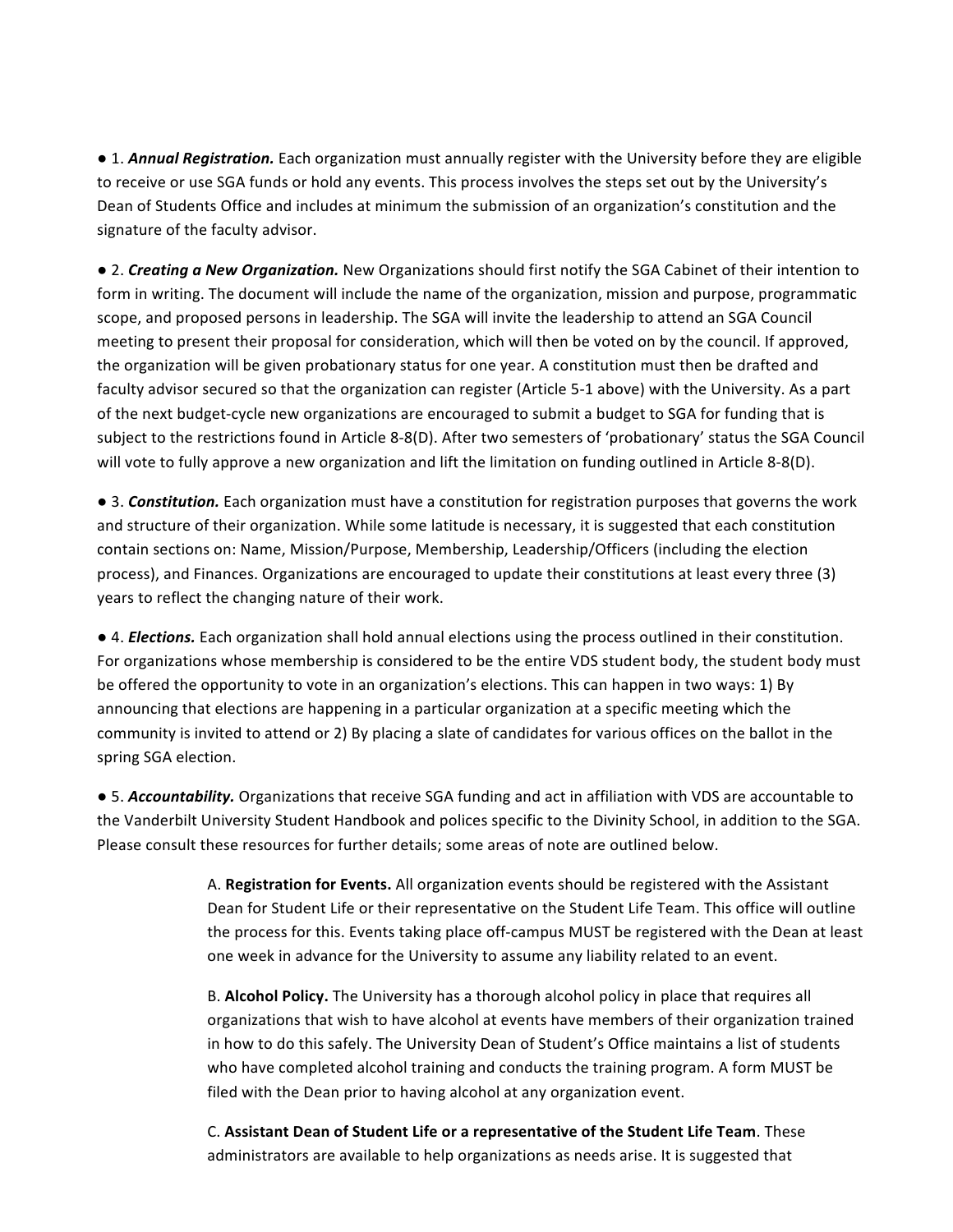organizations meet at least annually with them to review how their organization is functioning and to assist with future planning.

D. **Commitments of the Divinity School.** Each organization is accountable to strive to uphold the Commitments of VDS in their programming as best they are able.

E. Use of Divinity School Space. All organization events shall reserve space through the administration's process as a way to ensure that spaces are not double-booked and that if furniture needs to be moved or additional cleaning is required the proper organization can be notified. 

● 6. *Disbanding.* Organizations, which have not sponsored any programing or used any SGA funds for one academic year, may be disbanded by a vote of the SGA. Any remaining funds possessed by a disbanded organization will return to the SGA, as will any unused materials purchased with SGA funds. Disbanded organizations may return as new organizations and will be subject to the provisions found in Article 5-2.

• 7. **Storage Space.** All organizations will be provided with storage and workroom space in the SGA office. With this privilege comes the responsibility for maintaining the items in an orderly fashion for the use and the benefit of the community.

● 8. **Office Space.** Two offices will be available in the student office suite annually that any organization may submit an application to the SGA Cabinet to occupy. The process of selecting the organizations who will receive space is at the discretion of the SGA Cabinet but at minimum will include an annual evaluation of past use of space, the way having a space is related to the Commitments of VDS and the specific programming that having office space has facilitated. In additional one office in the student suite will be available to all organizations to reserve for meetings or their own regular 'office hours'.

# Article **6**-Elections

• 1. *Officers*. The President, Vice President, Treasurer, Secretary, and Community Co-Chairs shall be elected by the beginning of the second week of April of the academic year prior to the year they shall serve (e.g. elections will be held in the April, 2008 to elect those officers who will serve during the 2008-2009 academic year).

• 2. *First-Year Representatives*. The two first-year representatives shall be elected by the end of the second full week of the fall semester.

● 3. *Student Organizations, GDR and RACC Representatives*. Student Organization, GDR and RACC Representative shall join the Council as they are selected from within their respective groups. These groups are strongly encouraged to select their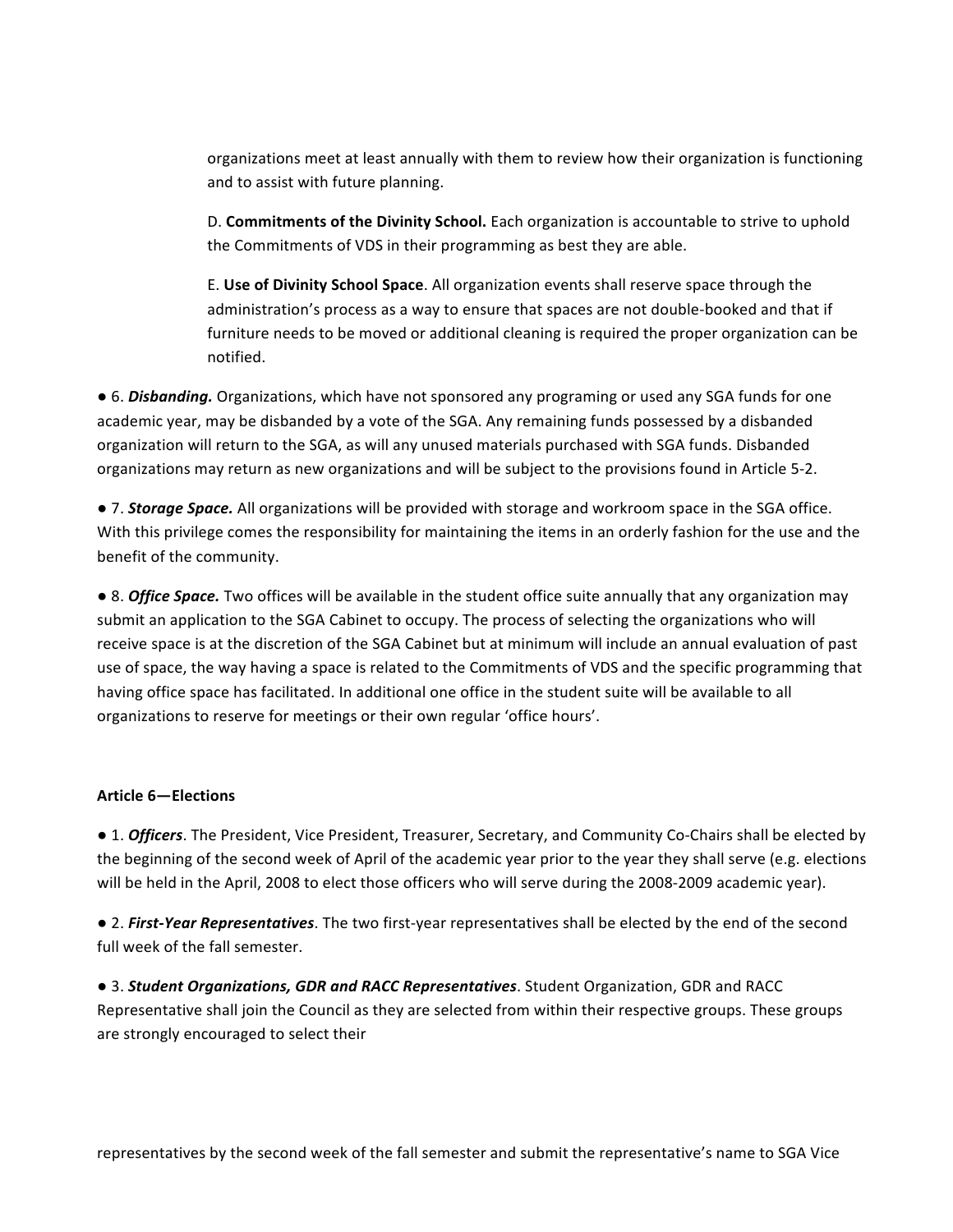### ● 4. *Election Process*.

A. **Election Committee**. The Vice President will chair the election committee and recruit its members. The election committee will coordinate the entire election process.

### B. **Election Committee Responsibilities**.

i. Select two ballot referees. Ballot referees shall create, distribute, collect, and secure ballots. Ballot referees shall aid Cabinet members in counting ballots (ballots will be counted by at least two people). These positions are to be filled by SGA Cabinet members, or individuals appointed by the Cabinet, who are not candidates for office.

ii. Other student organizations whose membership is considered to be the entire student body are encouraged to also place the names of the candidates within their organizations seeking elections on the ballot for SGA Cabinet elections. This process is designed to form one uniform election that is impartial for all involved. Organization's wishing for their elections to be part of the SGA ballot are encouraged to submit their election information to the SGA Vice President at least two weeks prior to the SGA election.

• 5. *Nomination Process*. At least one week prior to elections, an announcement shall be made to the student body, through at least two modes of communication that the nomination process has begun. At this time, a nomination sheets may be placed in the Common Room in addition to nominations submitted to the election committee via email. Any student eligible for a position may be nominated; students may nominate themselves. The election committee shall contact any nominated student prior to placing their name on the final ballot in order to ensure that the student will serve if elected.

A. Officers must be nominated for particular offices.

● 6. *Voting*. Voting shall take place over a time period not to exceed five days.

A. Distribution of Ballots. The Vice-President shall distribute ballots through student mailboxes in the Commons Room.

B. **Ballot Counting**. Ballot referees and SGA Cabinet members (who are not candidates) will count ballots on the final day of voting. The person with a plurality of votes for any position shall be elected to that position.

i. Tie. In case of a tie, a run-off election will be held to determine the winner. The runoff will be held within one week of the election.

C. Posting of Results. Announcement of new SGA Cabinet and Council Members will be made the Friday following the election at Coffee Hour.

D. Honor Code. All ballots and voting fall under the Honor Code. The Honor Council will adjudicate any violations of the Honor Code in the election process.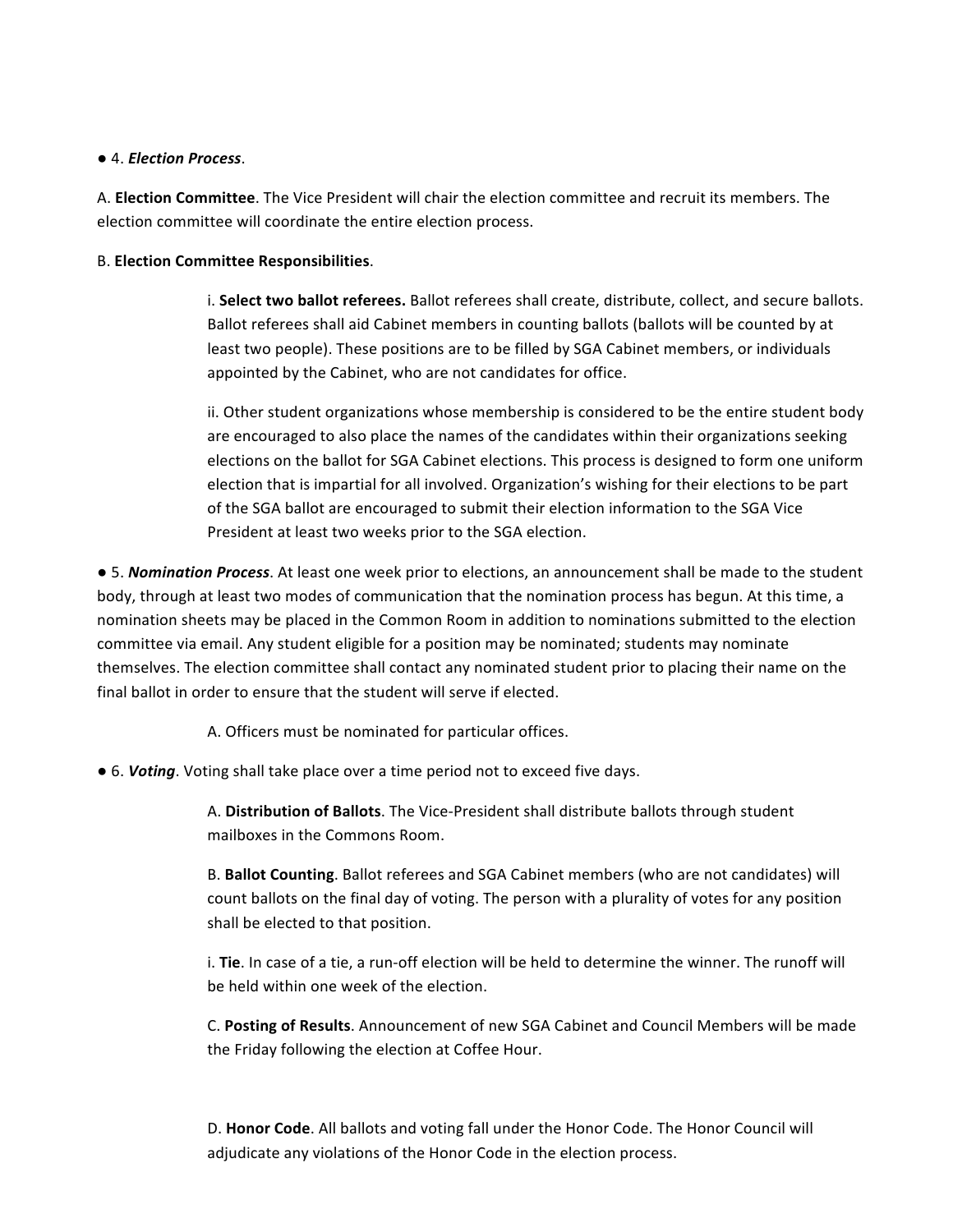#### ● 7. *Campaigning*.

A. **Duration**. Candidates may begin campaigning seven days before an election. No campaigning will be allowed the day of the election.

B. Events. The Cabinet and Council of SGA shall provide at least one venue for candidates to communicate their views to the entire VDS student body: a forum to be moderated by the Election Committee designee, and e-mail to be compiled by the Election Committee designee, and an informational flyer to be placed in the Common Room by the Election Committee designee. The aforementioned are all potential avenues for campaign events.

C. **Content**. Campaign content and materials should express the positive views of the candidate. The names of opponents shall not be used in campaign content and materials.

D. The Election Committee may enact additions or changes to these rules after receiving a majority approval from the SGA Council and Cabinet.

• 8. **Service Award Recipients**. This special category of election happens annually in April as a way to select the recipients for the student and faculty Service Awards. The Vice-President solicits nominations from all students at least one week prior to voting, which may take place electronically or via a paper ballot. Voting should be completed by the 3rd week of April.

A. **The Service Award is:** "given to the student and faculty/staff member who best exemplifies the commitment of Vanderbilt Divinity School through their service to our community and beyond."

#### **Article 7—Meetings**

• 1. *Frequency of Meetings*. The SGA Cabinet and Council must meet together at least once per month during the academic year with a quorum (50% of voting members). The Cabinet shall meet separately at least once per month. The SGA shall hold at least one forum per semester. At least one forum will be a physical gathering and discussion on issues concerning the community. All members of the SGA are welcome at Council meetings though only Council members retain the right to vote.

• 2. *Rules of Order*. The SGA shall be governed by Robert's Rules of Order at the discretion of the SGA Cabinet. The SGA President shall give an orientation to these rules at the first meeting of the academic year or outline another acceptable rule of proceedings.

● 3. *Minutes*. The SGA Secretary shall post minutes of Cabinet and Council meetings in a public place and send them via e-mail to the members of the Cabinet within a week of the recorded meeting.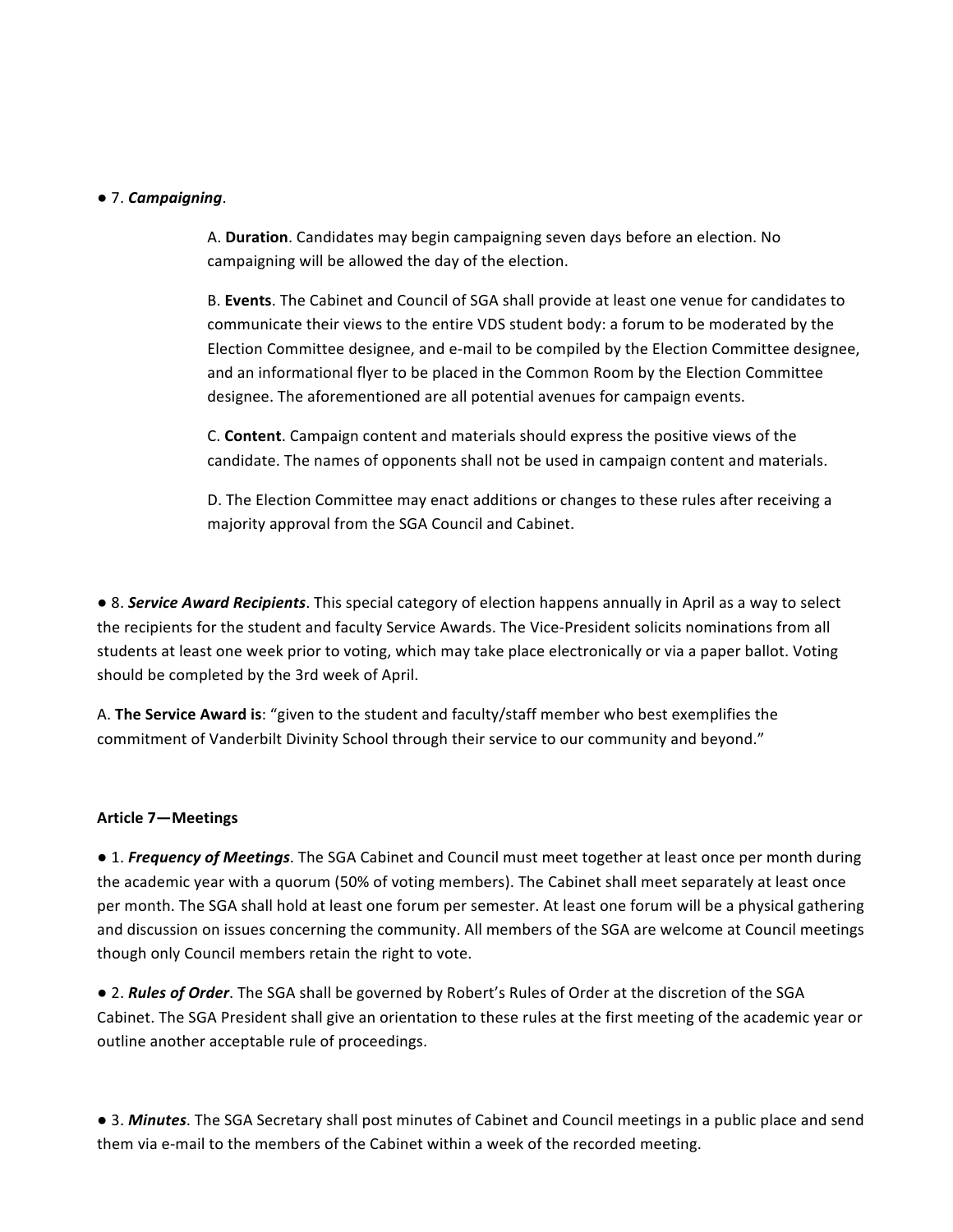#### **Article 8—Finances**

 $\bullet$  1. **Student Organization Budgets**. Budget request forms shall be distributed to recognized student organizations no later than the Monday of the second full week of each semester. Any non-recognized organization may request a budget from the treasurer.

• 2. *Registration of Student Organizations*. In order to be eligible for SGA funds, student organizations must register with the University in order to gain access to their own University account, which is subject to the rules of the University regulating use of funds.

• 3. *Deadline for Submission of Budgets*. Budget Request forms are due to the Treasurer by noon on the Friday of the second full week of each semester. Budgets submitted late shall be assessed a penalty: a ten (10) percent reduction for each day the budget is late, beginning after the hour set for submission the day budgets are due. For purposes of this penalty, Saturdays and Sundays or any other day that school is not in regular session shall not be included when calculating the number of days a budget is late.

A. *Example of penalty for late budgets*: (1) Organization A turns in its budget (for \$100) at 1pm on the day due (when the deadline is 12pm). Organization A is one day late, and loses 10% (\$10) from their requested budget. (2) Organization B turns in their budget (for \$100) at 11am on Monday. Budgets were due by 12pm on the previous Friday. Because Saturdays and Sundays do not count, Organization B is still one day late, losing 10% (\$10) of their budget. (3) Organization C turns in their budget (for \$100) at 1pm on Tuesday. Budgets were due at 12pm on the previous Friday. Organization C is 2 days late, and loses 20% of their budget  $(520)$ .

• 4. *SGA Budget Meeting*. There will be a budget meeting during the third week of each semester during which the SGA Cabinet members will vote to approve the budget. Budgets shall be approved by a 34 vote of all attending SGA Cabinet and Council members, provided that there is a quorum present. **Student** Organizations submitting a budget request must have a representative in attendance at this meeting in order to be considered for funds.

● 5. *Equitable Budget Distribution*. To ensure that each Student Organization receives an equitable distribution of funds, the following rules shall govern the budget submission and approval process:

> A. SGA, either by Cabinet vote or by delegation to the Treasurer, shall first determine the available amount of funds for Student Organizations.

B. No student organization shall request more than 20% of the available funds; if they do, their budget request will immediately be cut to a request for 20% of available funds.

C. If all budget requests can be covered by the amount of available funds, student budgets shall be submitted for consideration by the SGA Cabinet. If the total amount of budget requests exceeds the amount of available funds, after assessing current student organization budget amounts, then budgets shall be modified as set out in Article 8-5(D) below.

D. Formula for modification of budgets if the total amount requested by Student Organizations exceeds the available amount for Student Organizations.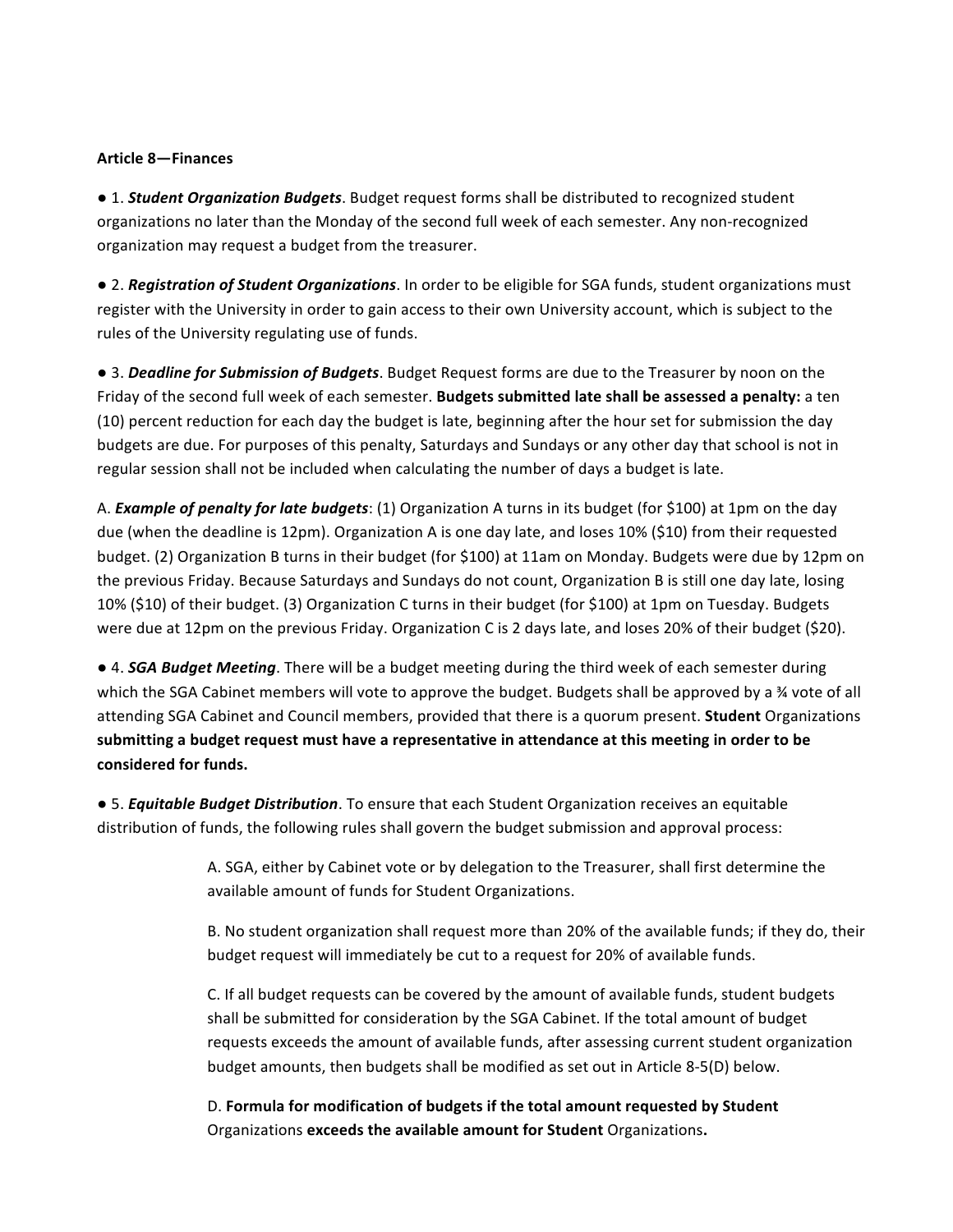i. The Treasurer shall subtract the amount of available funds from the amount of requested funds. This determines the total amount of money that must be cut from student budgets.

i. **Example:** SGA has determined that \$5000 is available for student organizations. Student organizations have requested a total of \$6000. \$6000-\$5000=\$1000.

ii. The Treasurer shall calculate the percentage each student group has requested of the total requested funds by student organizations.

i. **Example:** Student organizations have requested a total of \$6000. Organization A has requested \$3000, Organization B has requested \$2000, and Organization C has requested \$1000 (for convenience in the example, the 20% cap is disregarded). Organization A has requested 50% of the budget, Organization B has requested 33% of the budget, Organization C has requested 17% of the budget

iii. The treasurer shall reduce each organization's budget by subtracting from each budget an amount equal to the percentage requested times the total amount that must be cut from student budgets.

i. **Example:** Using conditions set forth in examples to (a) and (b), \$1000 must be cut from the budget. Organization A has requested 50% of the budget. 50% times \$1000=\$5000. Organization A's budget is cut by \$500, leaving them with \$2500. Organization B: 33% times \$1000= \$330 (rounding to nearest ten). Organization B's new budget=\$1670. Organization C: 17% times \$1000=170. Organization C's new budget is \$830.

E. While the SGA Cabinet's budget is exempt from Article  $7-5(B)$  due to the larger scope of the community events they are responsible for, the SGA Cabinet will submit a budget for informational purposes before the Council at the SGA Budget Meeting. The SGA Cabinet's budget is not subject to approval by the Council but must be raised as a point of discussion because the scope of SGA's planned events effect the amount of available funds to other Student Organizations. After this discussion the SGA Cabinet has the right to revise their budget so as to make more funds available to student organizations.

i. It is advised that each semester the SGA Cabinet hold some funds in reserve to fund other events that may not arise directly from a particular student organization or were not otherwise budgeted for. Those seeking to utilize these funds must submit a budget to the SGA Cabinet for consideration and approval, as funds are available.

ii. The SGA Cabinet annually will determine whether to cover the mandatory fees associated with participation of divinity students in club/intramural sports as a part of the larger University. If the decision is made to cover these costs then those participating in each sport must submit a reimbursement form with proper documentation to the SGA treasurer.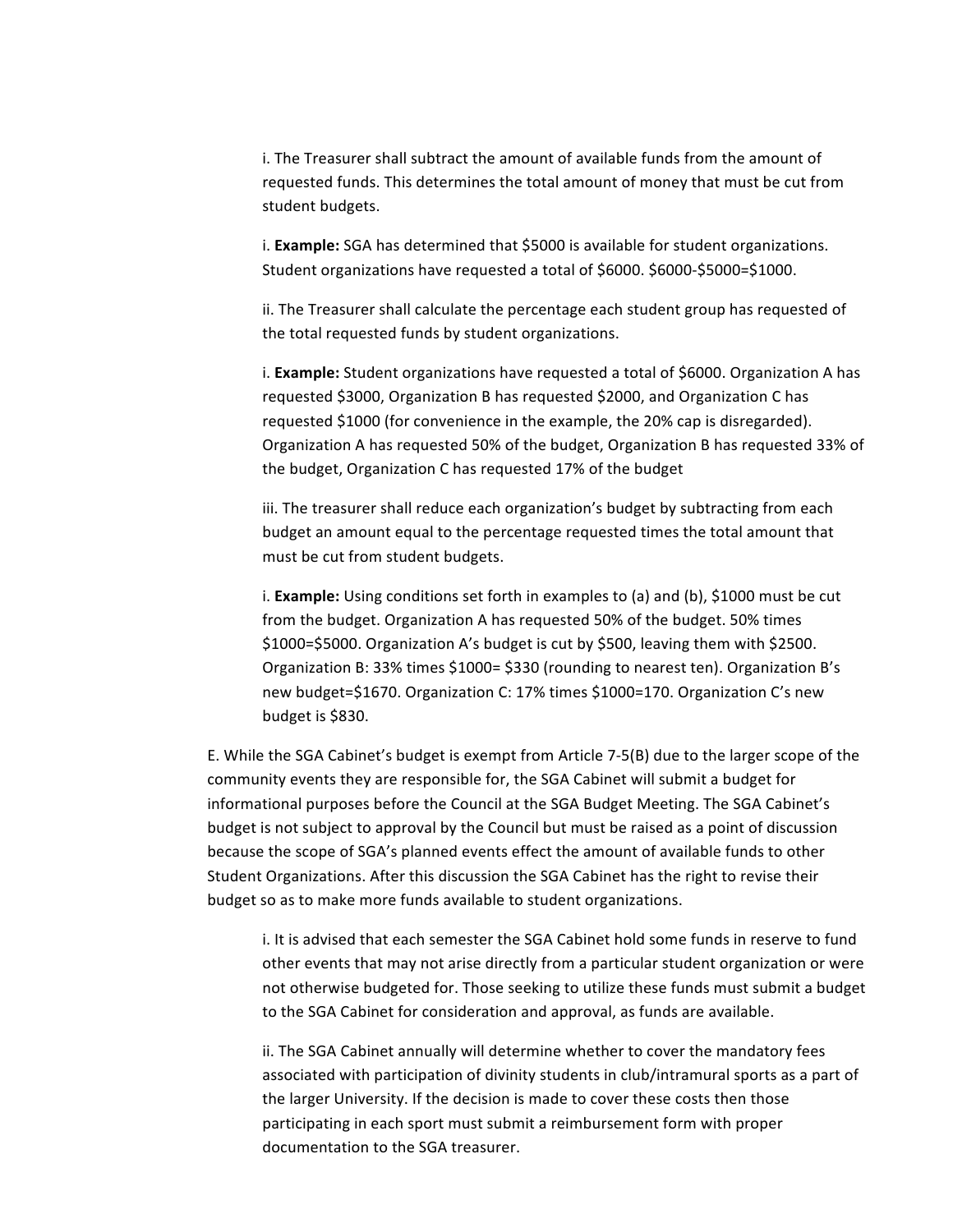• 6. *Budget Openness*: In the interests of openness, the general SGA budget and all approved budget requests shall be posted in a public place, such as the common room or an SGA bulletin board.

• 7. *Reimbursement Request Forms*. Reimbursement request forms shall be submitted to the treasurer. Reimbursement request forms shall be signed by the treasurer, the authorized organization person, and the person submitting the request.

• 8. The SGA is entrusted by the student body to exercise stewardship of the funds they receive for allocation to student organizations. In addition to the aforementioned budgetary guidelines, the following budgetary bylaws are to guide the allocation request process.

> A. Budget expenditures ought to take the shape of the proposals made to gain access to SGA funds. While expenditures will not and should not always exactly match, they ought to be similar. If a organization wishes to use funds for any reason or activity which differs substantially from the reason stated in the original request, they must notify the SGA Cabinet of their change of course and reason for doing so.

B. During organization reports, organizations will report on their general financial and budgetary status. If changes need to be requested by the organizations to SGA, this report is the appropriate time to do so.

C. All funds allocated to organizations by the SGA must be used for the good of the entire community. Individual students may not use organization funds for their own personal activities. This includes but is not limited to conferences and other trips. Those wishing to have travel costs subsidized must look to other sources.

D. New organizations, in the interest of fairness to established organizations, cannot ask for the maximum 20% of the budget as established organizations can. Provisional organizations and organizations in their first year of existence can ask for a maximum of 10% of the available budget. We seek to balance encouragement of new organizations with the reality of a small budget. 

E. The SGA will treat denominational groups as they treat all other organizations. If denominational groups have access to denominational funds, this must be disclosed and taken into account during the allocation process.

F. The budgetary process aims to be guided by equity and fairness. Towards that end, organizations with leftover funds should spend those funds before requesting additional money from SGA. We do not discourage saving; we encourage responsible budgeting and spending. When organizations responsibly spend what they have been given and defer to other organizations when they do not, we achieve maximum usage of our limited funds for the good of the whole community.

#### **Article 9—Referendum Items**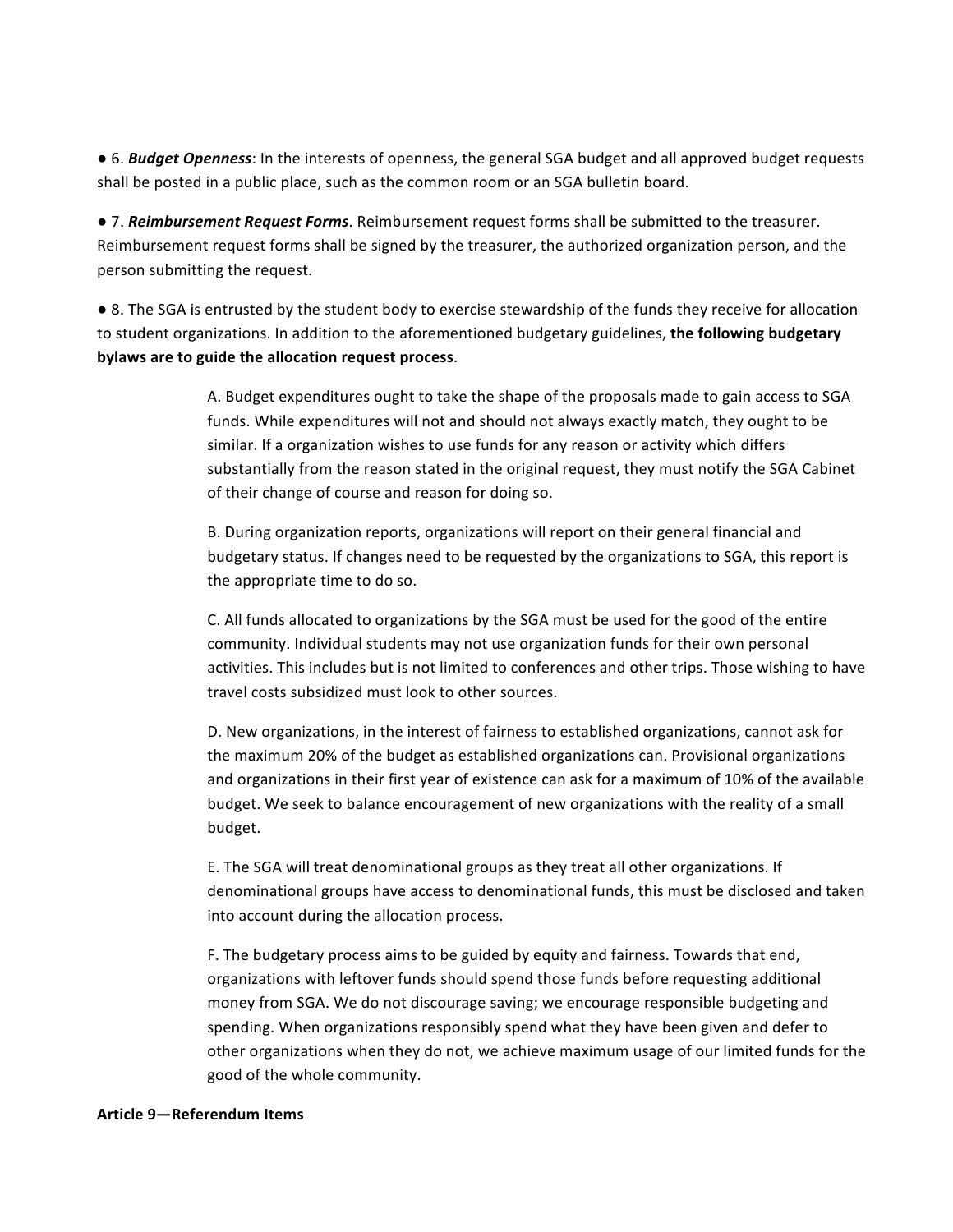• 1. *Any member of the SGA may propose a referendum*. A referendum will be considered by the SGA Cabinet and Council if 7 members of the SGA sign a petition in favor of the referendum or a majority of the Cabinet votes to hear the petition.

● 2. Referendum issues must be posted in writing and presented before the SGA two weeks prior to a vote. An all-school forum must be held one week prior to the vote. Ballots will be distributed to all VDS mailboxes (see Article 5-6 for procedures). A 2/3 vote of the SGA, in addition to a quorum of 50%, is required for passages of referendums.

# **Article 10-Ratification/Amendments**

• 1. *This Constitution shall be ratified using the Referendum procedure*: The Constitution must be posted in writing and presented before the SGA one weeks prior to the ratification vote. An all-school forum must be held one week prior to the vote. Ballots will be distributed to all VDS mailboxes (see Article 4, Section 2b for procedures). A 2/3 vote of the SGA, in addition to a quorum of 50%, is required for passage of the Constitution. (unless an emergency presents itself, SGA President and Dean of Student Life will make that judgment) 

• 2. This Constitution shall be amended by a 2/3 vote of the SGA Council and Cabinet. Proposed amendments, which can be initiated by any voting member of the SGA, must be presented in writing before the SGA two weeks in advance of an amendment vote.

# **RULES OF ORDER, Student Government Association**

# I. Facilitator

The President, or the Vice President in the President's absence, will facilitate meetings. She/he will set the agenda in consultation with the members of the SGA. A copy of this agenda will be available to all persons at the meeting, either by electronic or hard copy. VDS SGA Constitution 12

The facilitator at each meeting will ask if additional items need to be added to the agenda in recognition that new items may have surfaced.

# II. Obtaining the Floor

- A. SGA members shall raise their hands to notify the facilitator that they wish to speak.
- B. Having obtained the floor, no person shall occupy it for more than three minutes uninterrupted.

# III. Motions

- A. All elected SGA members may make motions at will. The most common motions are as follows:
	- i. Motion to enact legislation
	- ii. Motion to close debate
	- iii. Motion to suspend debate